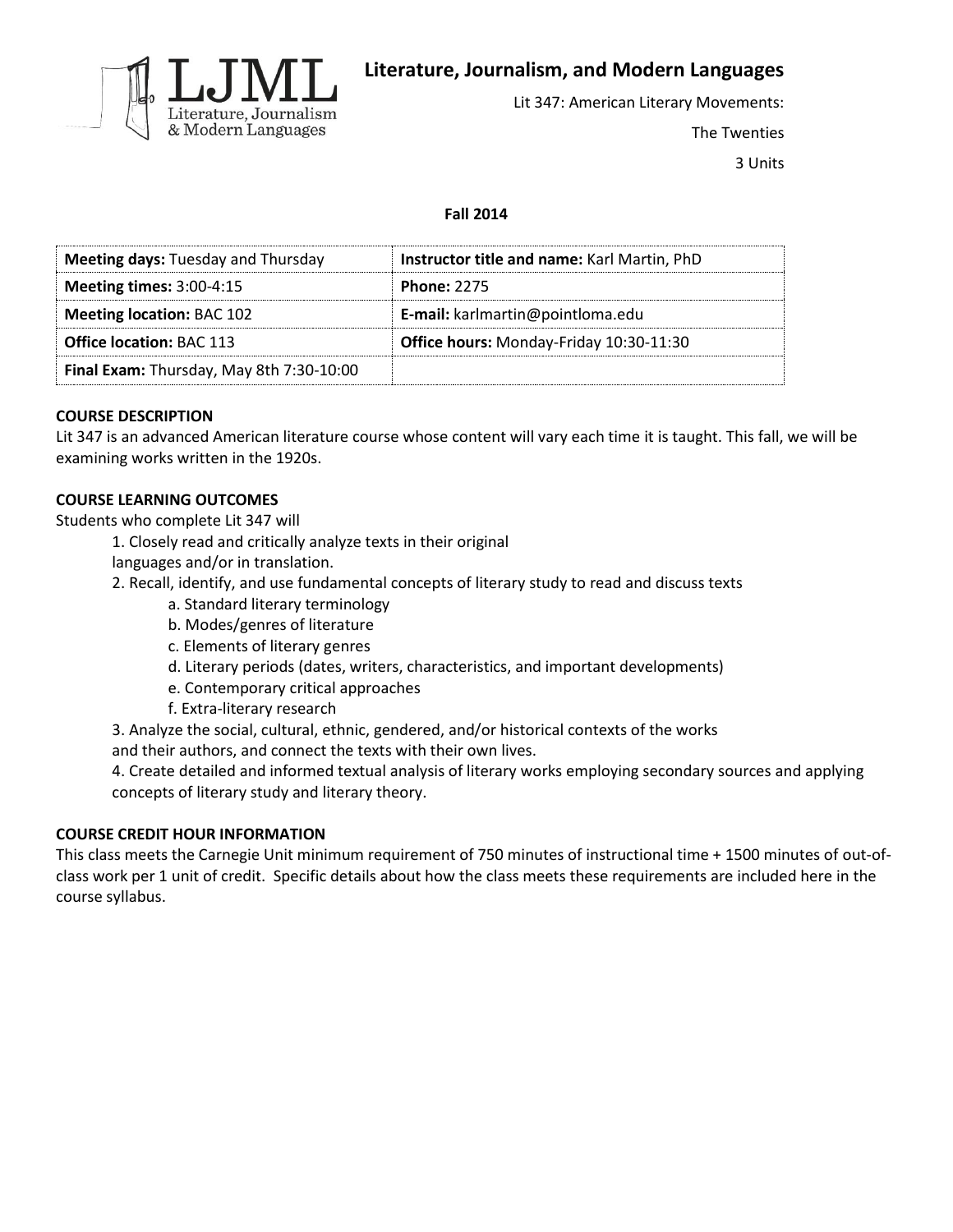## **REQUIRED TEXTS**

Willa Cather, The Professor's House T. S. Eliot, The Wasteland and Other Poems William Faulkner, The Sound and the Fury F. Scott Fitzgerald, The Stories of F. Scott Fitzgerald Ernest Hemingway, The Sun Also Rises Nella Larsen, Quicksand Sinclair Lewis, Babbitt Jean Toomer, Cane

## **COURSE REQUIREMENTS**

*Reading:* Dates for the readings are clearly indicated on the schedule. Read daily if possible and complete all reading on time.

*Discussion:* The success of the course will be directly related to the quality of our daily discussions. Each of you must feel comfortable contributing to discussions. And each of you should bring any questions you have about the reading to our attention during the course of our discussions.

*Writing*: Each student will complete a mid-term exam, a final exam, and a 10-12 page essay concerning the critical reception of one of the works or some aspect of American life in the twenties. Students cannot pass the course without completing all three of these major assignments. Late work will receive a ten percent deduction daily and will not be accepted when the value would be zero or below.

*Seminar Presentations:* You will also be called upon to do report the research related to the writer who is the subject of your research paper. You will also be responsible to formally lead the class discussion during one class session.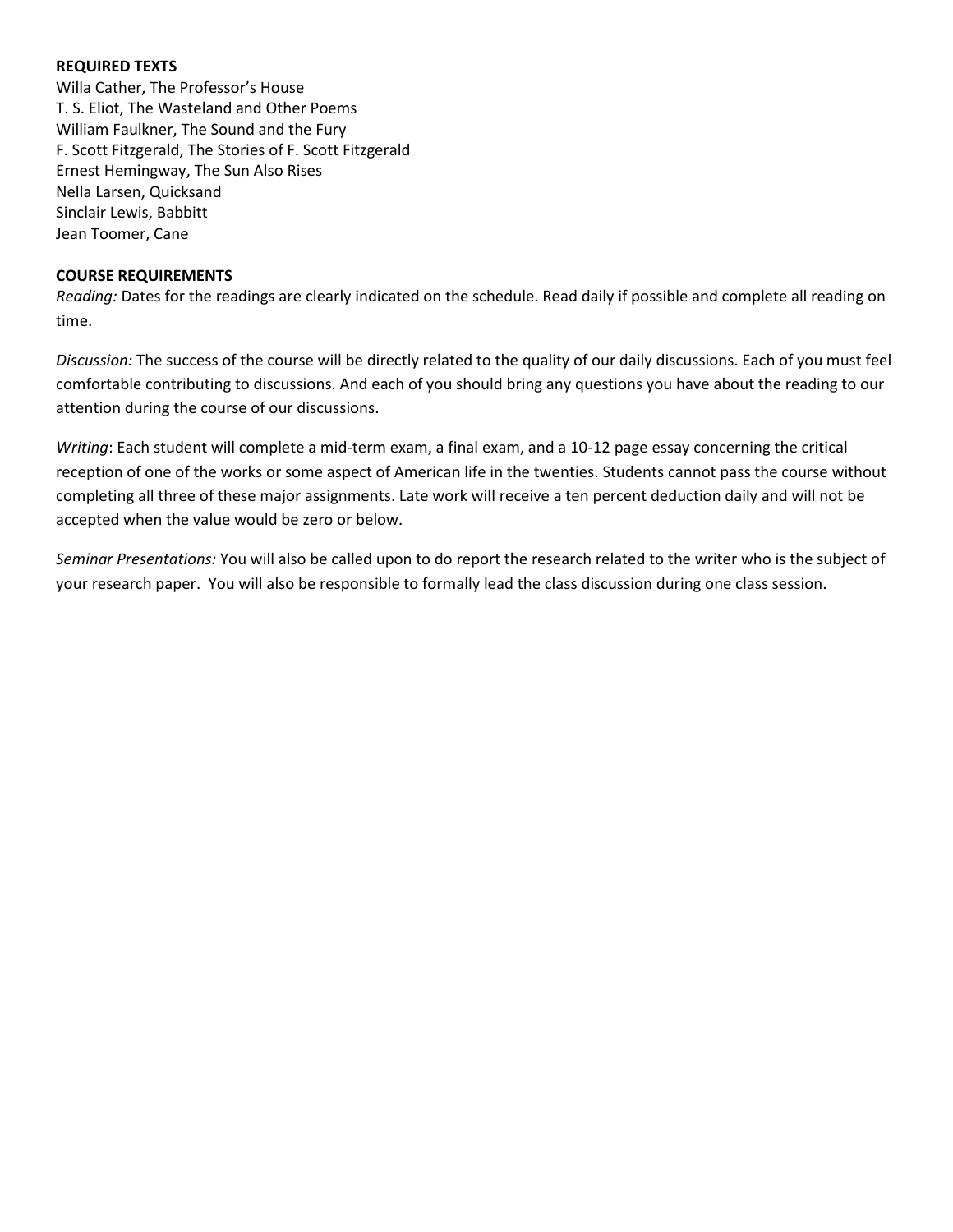### **ASSESSMENT AND GRADING**

| Sample assignment distribution by percentage:                                                                          |                                                                                                                                                                                                                                                                                                                                                            |
|------------------------------------------------------------------------------------------------------------------------|------------------------------------------------------------------------------------------------------------------------------------------------------------------------------------------------------------------------------------------------------------------------------------------------------------------------------------------------------------|
| Your final grade will be determined as follows:                                                                        |                                                                                                                                                                                                                                                                                                                                                            |
| Mid-Term Exam                                                                                                          | 20%                                                                                                                                                                                                                                                                                                                                                        |
| Seminar Presentation                                                                                                   | 10%                                                                                                                                                                                                                                                                                                                                                        |
| <b>Critical Paper</b>                                                                                                  | <b>30%</b>                                                                                                                                                                                                                                                                                                                                                 |
| Final Exam                                                                                                             | 30%                                                                                                                                                                                                                                                                                                                                                        |
| Participation                                                                                                          | 10%                                                                                                                                                                                                                                                                                                                                                        |
| points earn a B, and so on.<br>C indicates average work<br>D indicates passing work<br>F indicates unsatisfactory work | Your work will not be graded on a curve. A traditional scale will be used. Those who earn<br>more than 90% of the possible points earn an A, those who earn between 80-89% of the<br>A indicates exceptional work (roughly 20% of students normally achieve this level)<br>B indicates superior work (roughly 30% of students normally achieve this level) |

#### **ATTENDANCE AND PARTICIPATION**

Regular and punctual attendance at all classes is considered essential to optimum academic achievement. If the student is absent from more than 10 percent of class meetings, the faculty member has the option of filing a written report which may result in de-enrollment. If the absences exceed 20 percent, the student may be de-enrolled without notice. If the date of de-enrollment is past the last date to withdraw from a class, the student will be assigned a grade of W or WF consistent with university policy in the grading section of the catalog. See Academic Policies in the undergrad student catalog.

#### **FINAL EXAMINATION POLICY**

Successful completion of this class requires taking the final examination **on its scheduled day**. The final examination schedule is posted on the Class Schedules site. No requests for early examinations or alternative days will be approved.

In the rare case that a student is scheduled for more than three (3) final examinations on the same day, the student is authorized to contact each professor in order to work out an alternate time for one of those examinations. Department chairs/school deans and college deans need not be involved in the process of making this accommodation.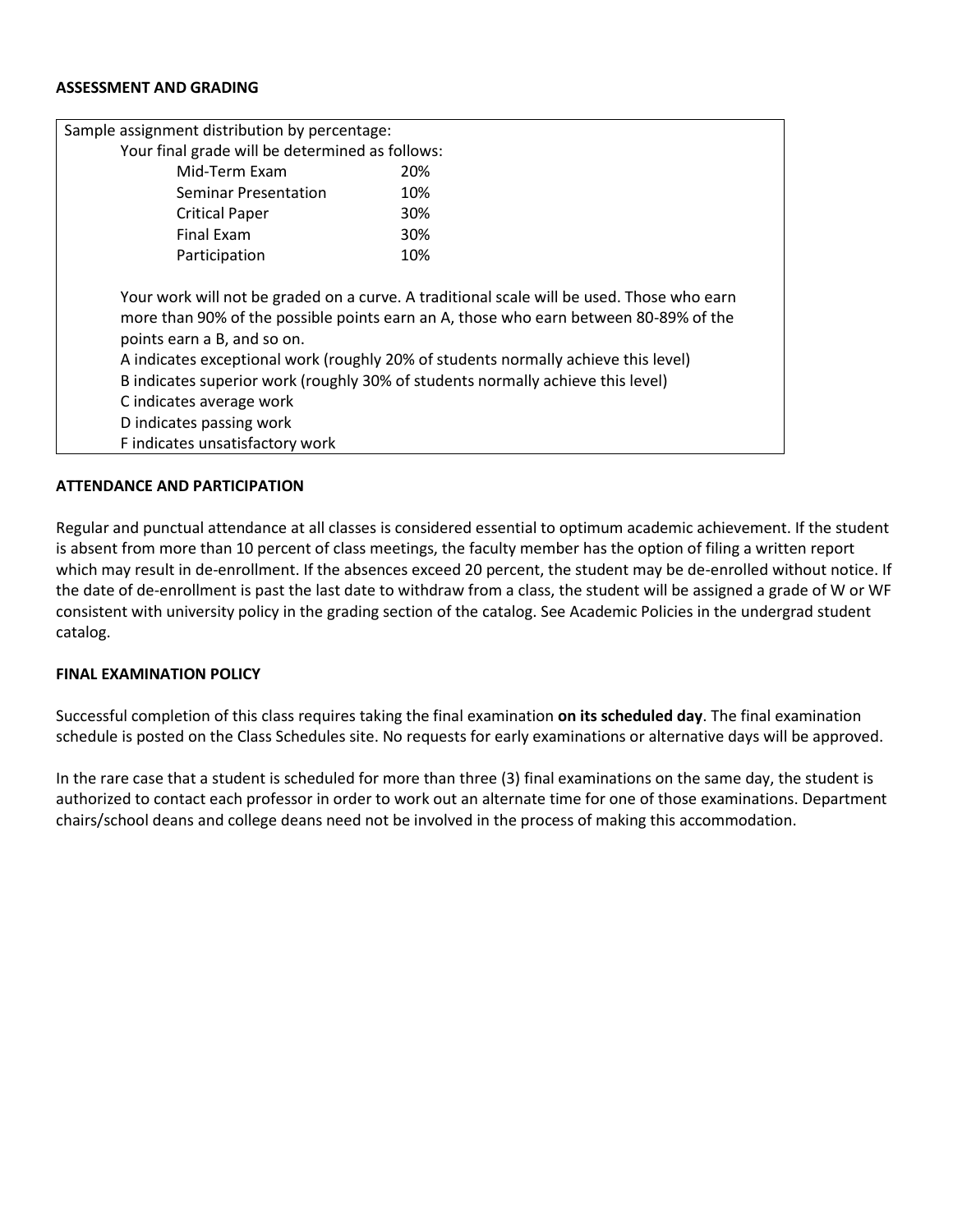# **READING SCHEDULE**

*Lit 347: Fall 2014*

| Thur. 9/4   | Introduction to the Course                                             |
|-------------|------------------------------------------------------------------------|
| Tues. 9/9   | Eliot, The Wasteland 63-83                                             |
| Thur. 9/11  | Eliot, The Wasteland 63-83                                             |
| Tues. 9/16  | Lewis, Chapters 1-7                                                    |
| Thur. 9/18  | Lewis, Chapters 8-15                                                   |
| Tues. 9/23  | Lewis, Chapters 16-25                                                  |
| Thur. 9/25  | Lewis, Chapters 26-34                                                  |
| Tues. 9/30  | Fitzgerald, "The Ice Palace" and "May Day"                             |
| Thur. 10/2  | Toomer, "Karintha" through "Blood Burning Moon"                        |
| Tues. 10/7  | Toomer, "Seventh Street" through "Bona and Paul"                       |
| Thur. 10/9  | Toomer, "Kabnis"                                                       |
| Tues. 10/14 | Cather, Book I                                                         |
| Thur. 10/16 | Cather, Book II                                                        |
| Tues. 10/21 | Cather, Book III                                                       |
| Thur. 10/23 | <b>Mid-Term Exam</b>                                                   |
| Tues. 10/28 | Fitzgerald, "Winter Dreams" and "Absolution"                           |
| Thur. 10/30 | Fitzgerald, "The Rich Boy" and "Magnetism"                             |
| Tues. 11/4  | Fitzgerald, "The Rough Crossing," "The Bridal Party," and "Two Wrongs" |

Thur. 11/6 Hemingway, Book I